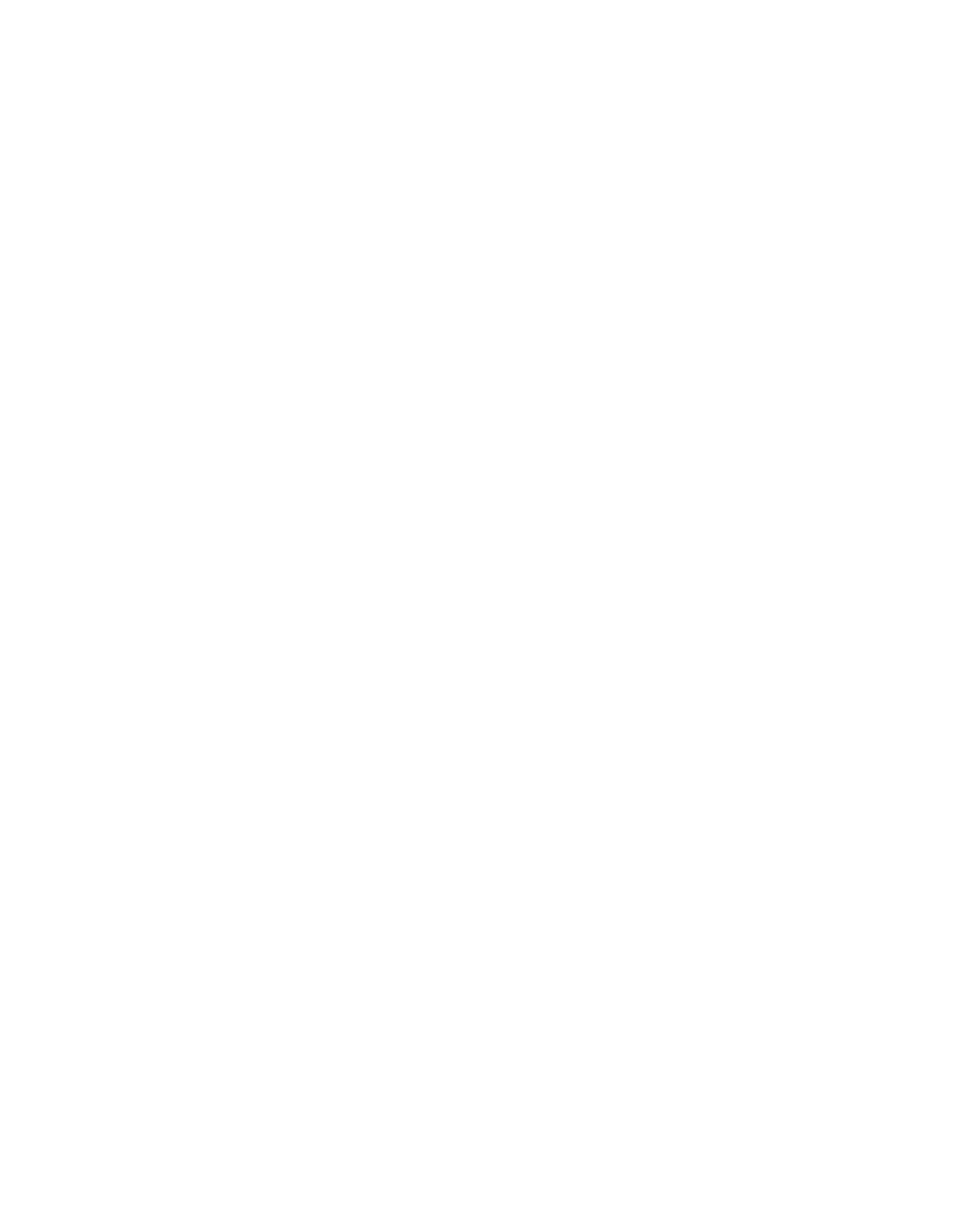

### **THE INSTITUTE OF ECONOMIC AFFAIRS**

## **To Cap or Not To Cap: The Supreme Court of Ghana.**

By **Prof. Justice A. K. P. Kludze**

This work was carried out with the aid of a grant from The Netherlands Institute for Multiparty Democracy (NIMD).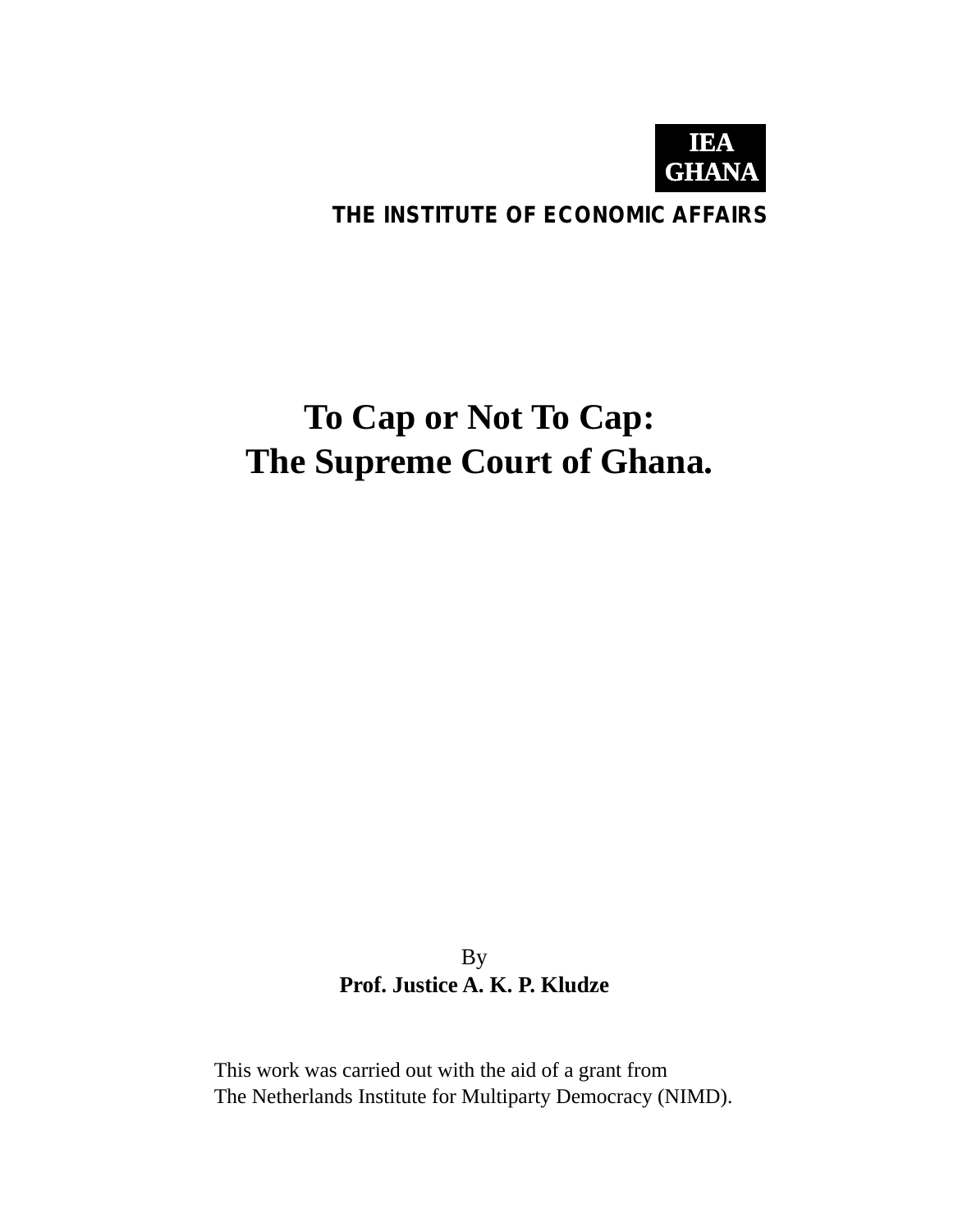#### **2010 Copyright by The Institute of Economic Affairs ©**

Printed in Ghana. All rights reserved. No part of this work may be published, used or reproduced in any manner without written permission of the publisher except in the case of brief quotations in critical articles and reviews.

Publication of this work signifies that The Institute of Economic Affairs regards it as a competent treatment worthy of public consideration. The findings, interpretations and conclusions of this paper are entirely those of the author and should not be attributed to The Institute of Economic Affairs or any organizations that support it.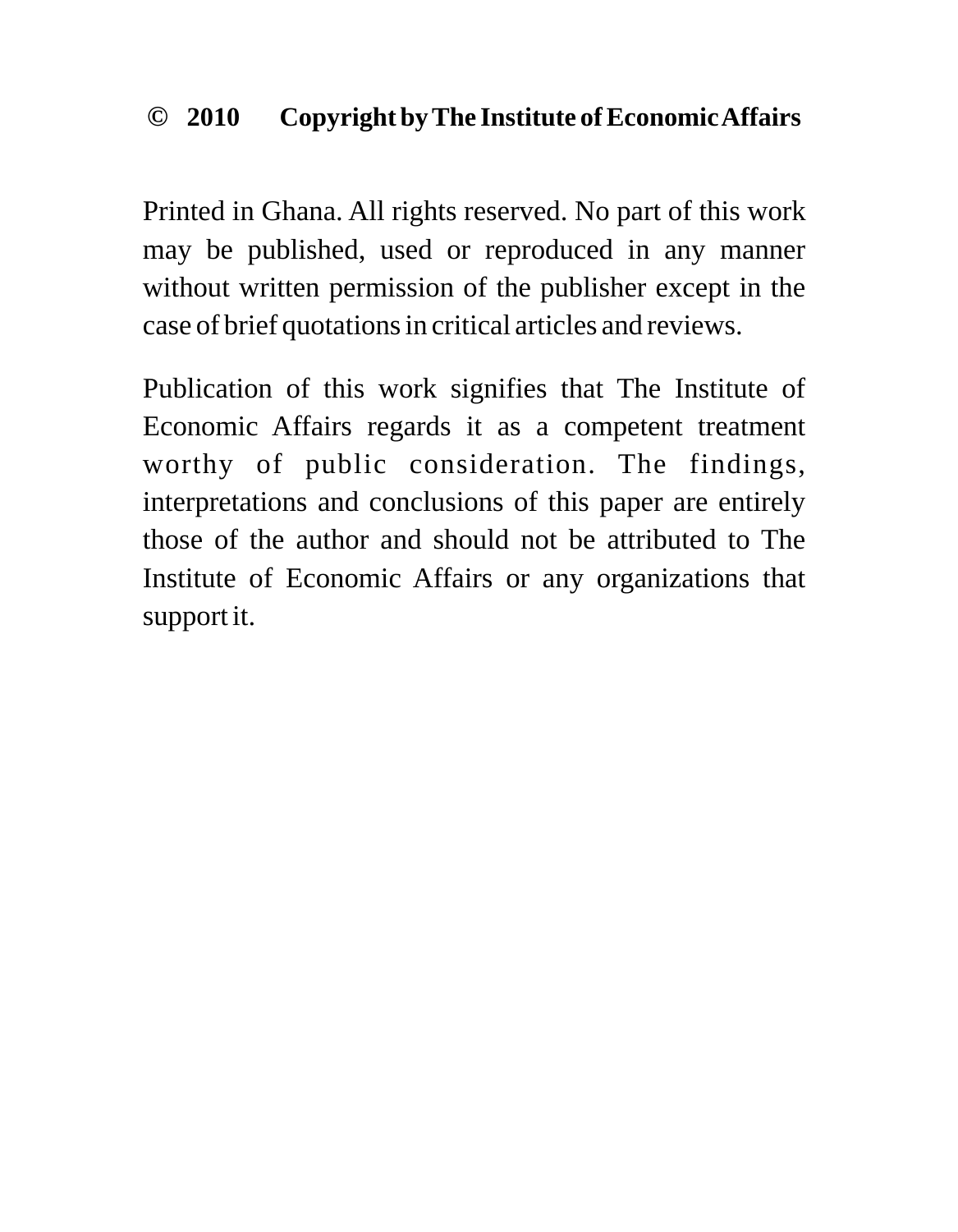The Institute of Economic Affairs (IEA) Ghana was founded in October 1989 as an independent public policy institute dedicated to the establishment and strengthening of a market economy and a democratic, free and open society. It considers improvements in the legal, social and political institutions as necessary conditions for sustained economic growth and human development.

The IEA supports research and promotes and publishes studies on important economic, socio-political and legal issues in order to enhance understanding of public policy.

Further information may be obtained from:

The Institute of Economic Affairs, P.O. Box OS1936, Osu, Accra, Ghana.

Tel:+233-302244716 / 307010714 Fax:+233-302222313 Email: iea@ieagh.org Website: www.ieagh.org

ISBN: 988-584-49-0 ISSN: 0855-3238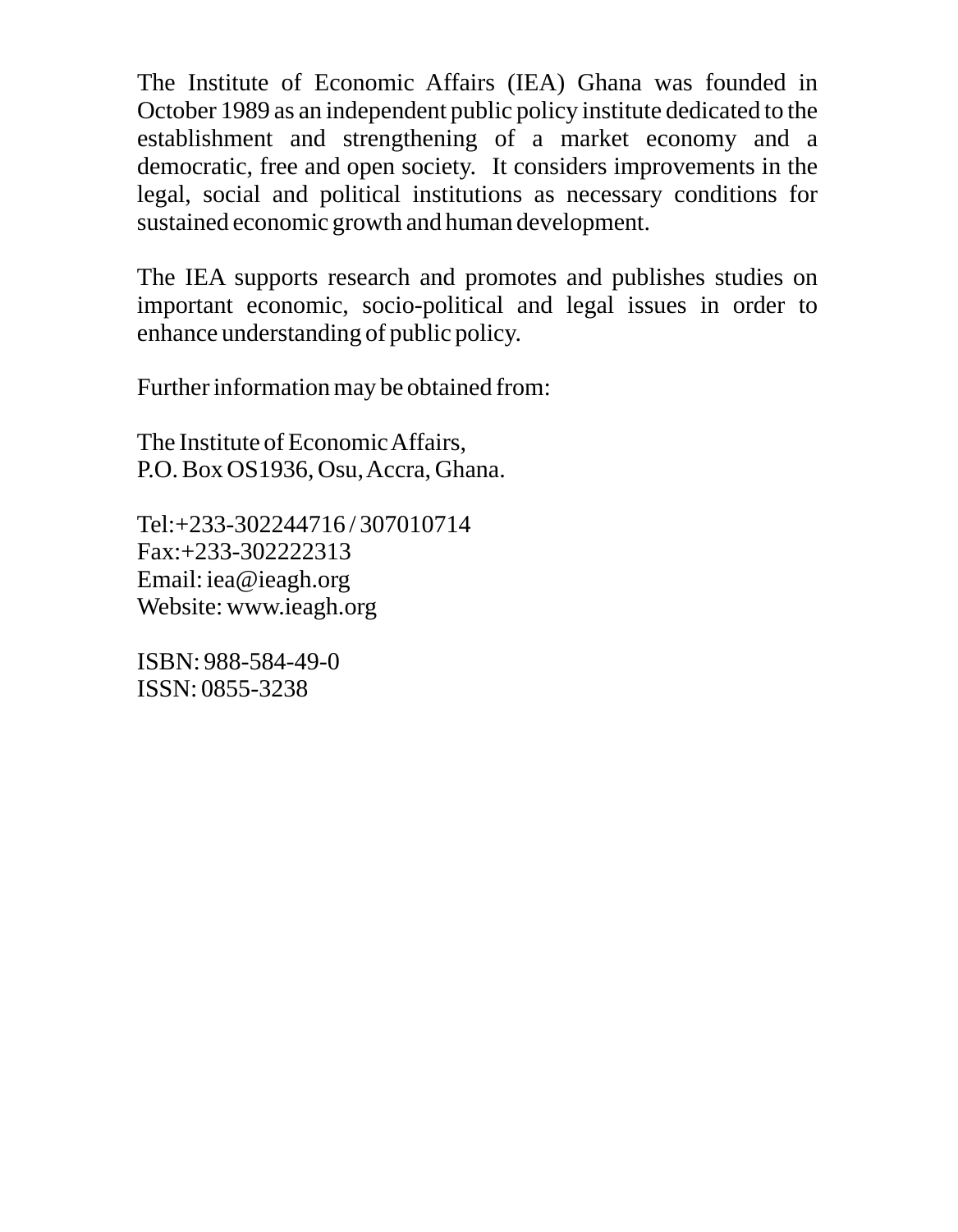### **Preface**

Ghana's 1992 Constitution sets no ceiling to the number of Justices that may be appointed to the Supreme Court. Article 128(1) only prescribes a minimum number of nine Justices in addition to the Chief Justice. This leaves room for a determined President to seek to appoint his cronies to the Supreme Court, a practice known as "packing the Court". "Packing the Court" is designed to ensure that decisions of the Supreme Court are acceptable to a sitting President. The strongest argument for setting a ceiling on the number of Supreme Court Judges is to prevent the appointment of new judges unless a vacancy occurs on the bench through death or retirement. Reference is often made to the United States' example where the maximum number is nine.

Prof. Kludze argues that, notwithstanding the advantage of restricting new appointments, a constitutional limit on the number of Supreme Court Judges has inherent difficulties. A large number of Justices facilitates expeditious disposal of cases in panels. The United States' Supreme Court declines to hear large numbers of cases without assigning reasons. This practice, backed by law, ensures that the US Supreme Court's calendar is not clogged. He makes the case that in Ghana, the rigid three tier appointment process limits the power of the President to appoint his favourites to the Supreme Court. The process requires the recommendation of a candidate by the Judicial Council, consultation between the Council of State and the President on the Justice recommended by the Judicial Council, and finally the vetting and approval of the Justice by Parliament. He advocates a strengthening of the institutions involved in the appointment process. He chides our Parliament for performing this grave function perfunctorily. Prof. Kludze is certain that if the Judicial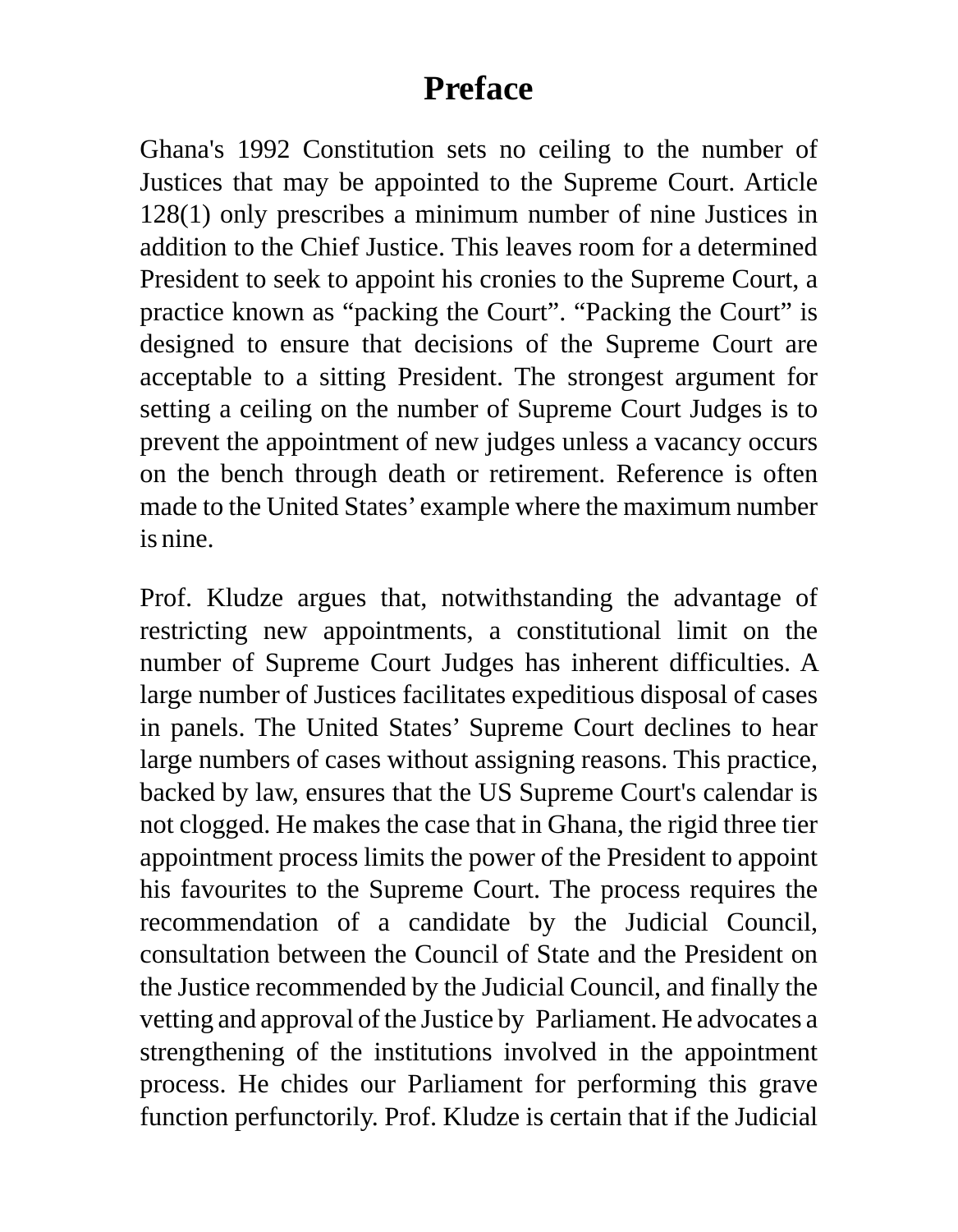Council, made up of eminent judges and lawyers assesses candidates on merit and Parliament effectively exercises its power of approval, the Presidential power of appointment of Supreme Court Justices cannot be exercised capriciously.

He strongly argues that packing of the Supreme Court cannot always determine the outcome of cases, as history shows that judges, whoever appoints them, have demonstrated high levels of judicial independence and fidelity to legal principles.

We look forward to receiving your feedback and hope you find this publication useful.

Thank you.

**Jean Mensa** Executive Director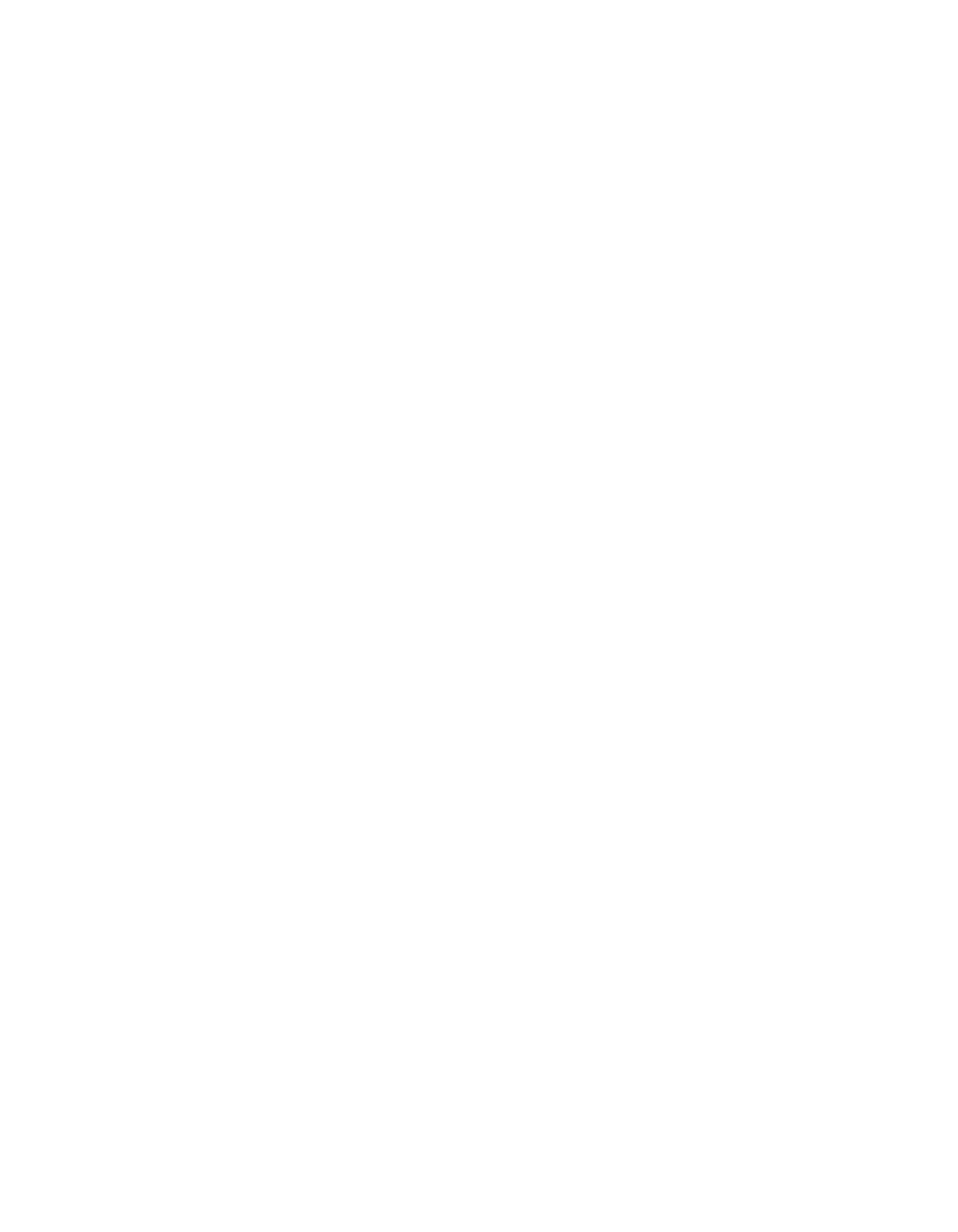### **Introduction**

There are fears that our present Constitutional provision leaves room for the eventuality that a determined President of the Republic may or can deliberately use his appointive power to increase, unduly, the number of Supreme Court Justices with the sinister motive of manipulating the Supreme Court. In particular, in certain quarters there have been concerns expressed that the Supreme Court may already be too large, whilst there is the temptation to add more judges to the Court on occasions to advance the political agenda of a sitting President or government. The addition of more Judges may result in the manipulation of the Supreme Court by appointing favourites with a predetermined agenda. Therefore, it has been suggested that there should be a constitutional limit on the total number of Supreme Court Judges.

This phenomenon of unjustifiably adding extra Justices to the Court is often referred to in political jargon as "packing the court." This happens when incompetent persons are, primarily for party political reasons, elevated to the Supreme Court in furtherance of a political agenda. To the extent that our Constitution does not expressly prescribe a limit on the number of Justices of the Supreme Court, that possibility cannot be entirely discounted. However, I am of the opinion that the present concerns are unjustified, and nothing since 1992 can be construed as lending credibility to such concerns. It is always possible to imagine or fabricate improbable hypothetical fact patterns to whip up arguments in support of otherwise unsubstantiated alarm bells.

#### **Textual Reading of the Constitution**

The hypothetical argumentation which expresses fears about the possibility that a President, under the Constitution, may wish to enlarge the membership of the Supreme Court, is based on the textual reading of the constitutional provisions on the Supreme Court. That is what makes it difficult to persuade the pessimist that the theoretical fears are not well grounded. While the Constitution provides that the Supreme Court shall be constituted by the Chief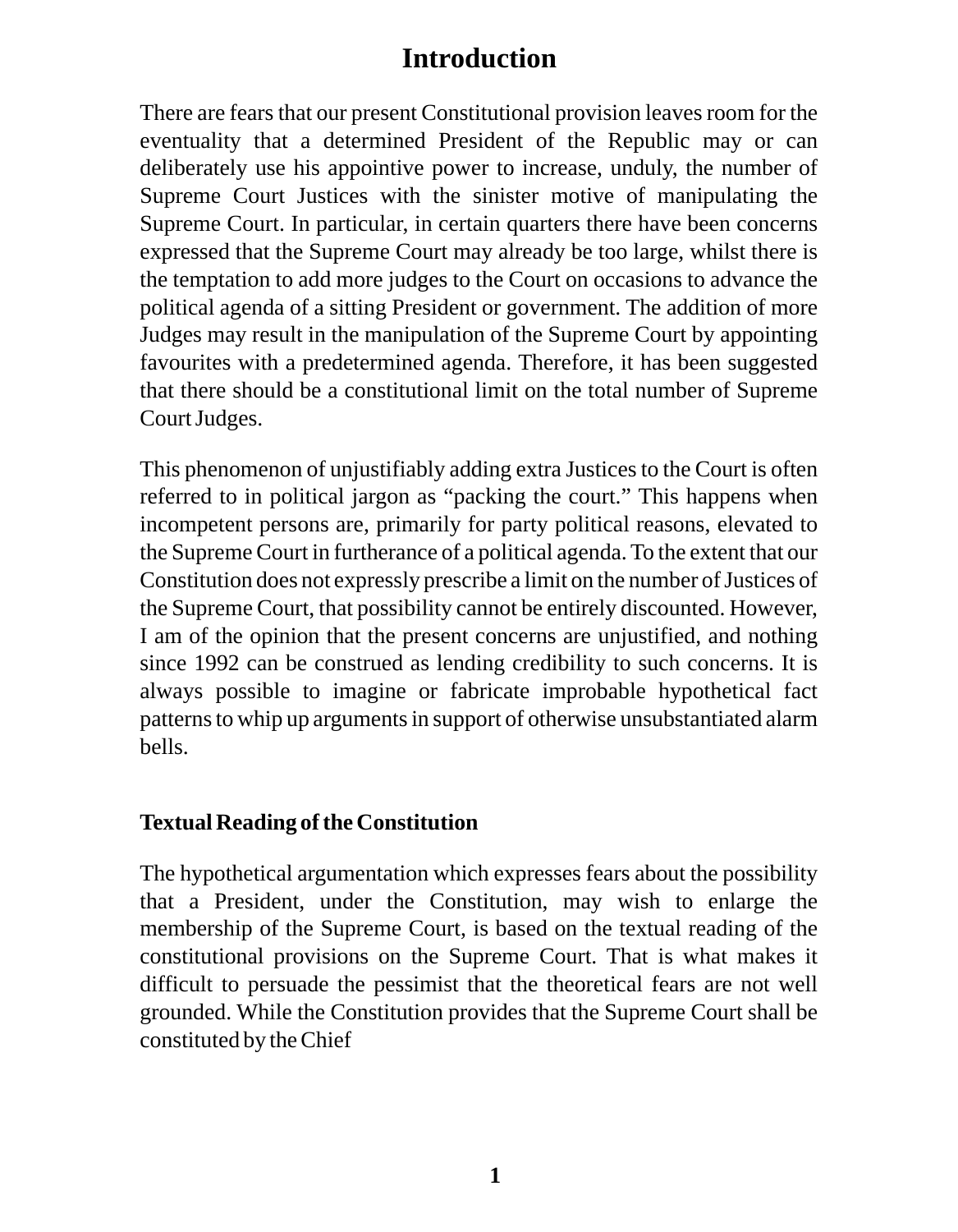the theoretical fears are not well grounded. While the Constitution provides that the Supreme Court shall be constituted by the Chief Justice with a minimum of nine other Justices, it has prescribed no upper limit or ceiling on the number of Justices that may be appointed to the Court. Article 128 (1) of the Constitution says that:

"The Supreme Court shall consist of the Chief Justice and not less than nine other Justices of the Supreme Court."

I concede that this provision allows for the possibility that the number of Supreme Court Justices may be increased to any figure, even as many as twenty or forty or even a hundred Justices. I hope that I will not be accused of reducing the argument to a *reductio ad absurdum*. In my opinion, this is a highly improbable scenario.

#### **Packing the Supreme Court**

Typically, it is said that the court has been "packed," when the appointing authority appoints favourites or cronies to the Supreme Court in the expectation that they would render decisions in accordance with the wishes of the political head, usually the executive in power. Such appointees are unqualified for the high judicial office. They lack the requisite professional experience and the judicial temperament. They can be expected to be pliable enough to pander to the wishes of the President or Chief Executive of the day. Where necessary, a dictator would simply dismiss all or some of the incumbent Justices and then appoint his lackeys to do his bidding. In some cases the result may be the same, whether extra Justices are appointed or the existing ones are arbitrarily removed to be replaced with party faithful of doubtful professional or moral antecedents. In other cases, the Judges are cowed through intimidation and threats.

This has happened in a number of countries. These are unstable countries where the President or the Executive Branch has been rattled by unpleasant decisions handed down by the Court. Where the Executive Branch is displeased with the decision of the Court on a matter which may have unpleasant constitutional ramifications, the Executive may seek a reversal of the Court's judgment. It also happens even in cases without constitutional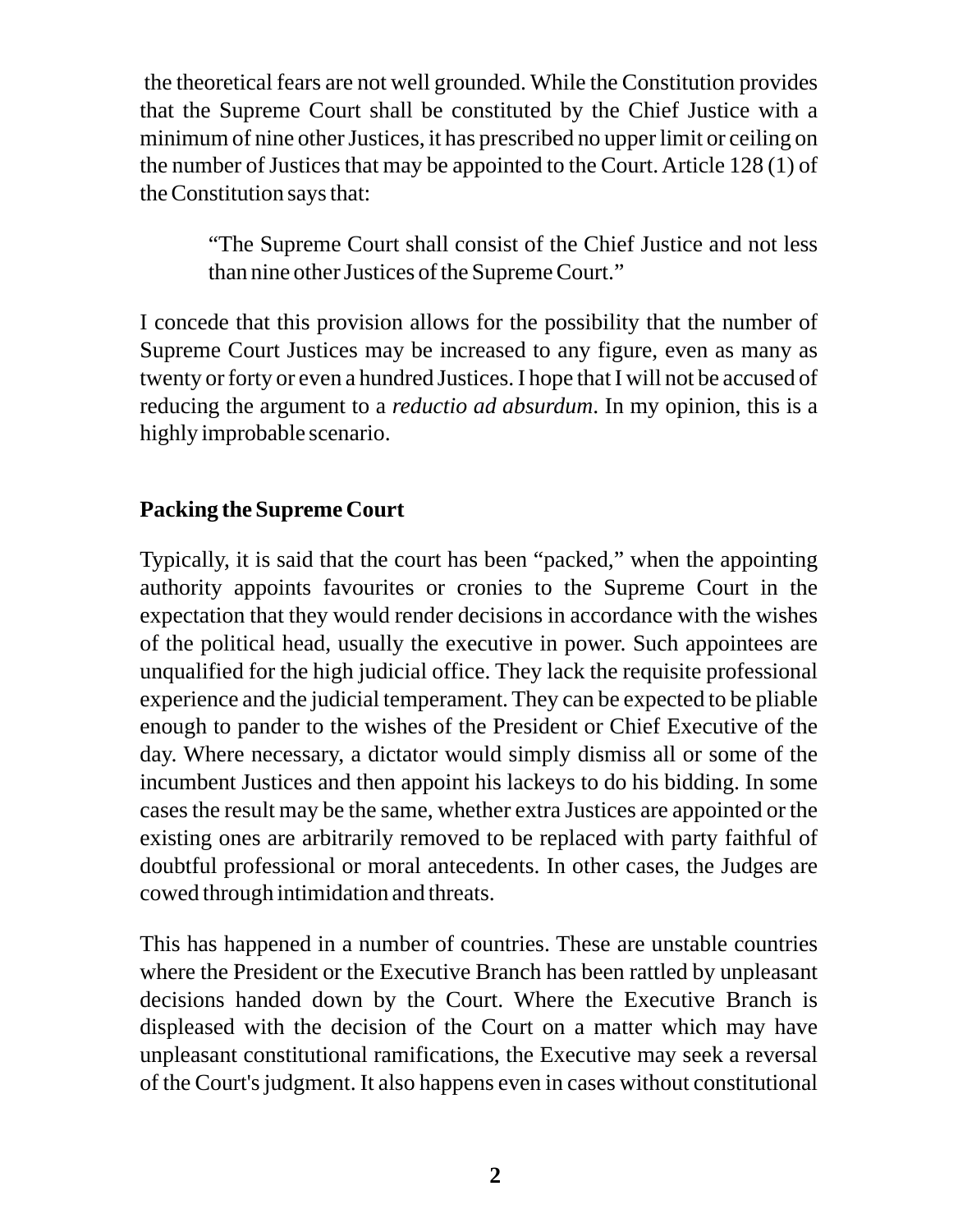implications when nevertheless, the decision causes displeasure or political embarrassment to the Government of the day. This happens particularly in cases of show trials and persecution of political opponents. In such cases when the prosecution is unable to secure a conviction, the Government is inclined to accuse the Courts of political bias, even though the real justification for the acquittal is that there is not enough evidence to sustain a conviction or to support a ruling in favour of the Government. The temptation for the Government in many such cases is to seek a review of the decision. While a review is usually legitimate, so that the Court may reexamine its reasons for the decision, it also provides the occasion for the Government to contrive to add its favourites to the Court in order to secure a reversal of the previous decision. In some cases, especially when the appointment of additional judges is not feasible, the Government may seek constitutional or legal powers to undermine, if not wholly remove, the security of tenure of the Judges, thus posing to them the threat to dismiss the judges in order to replace them with those whose decisions are predicted to be favourable. If the threat to the security of tenure is not enough to frighten the Justices, the threat may actually be carried out in order to demonstrate the resolve of the Government.

Not too long ago, in Pakistan, the President, General Pervez Musharraf, dismissed the Chief Justice and the other members of the Supreme Court and replaced them with Justices who were prepared to dance to the tune of his music. The Bar of Pakistan expressed its unqualified displeasure and demonstrated for the upholding of the independence of the Judiciary. The dismissed Judges were eventually reinstated and General Musharraf himself was removed from office.

In our own country, in 1964, under a spurious constitutional amendment, Kwame Nkrumah arrogated to himself the power to dismiss the Justices of the Superior Courts, including the Justices of the Supreme Court, if he was displeased with their decisions.

This was not vain or hollow power, because Nkrumah did actually exercise that power. He quickly dismissed the three Justices who acquitted persons accused of detonating a bomb at Kulungugu with the intent to assassinate him. The three accused persons, Tawia Adamafio, Ako Adjei and H.H. Cofie-Crabbe, were members of Nkrumah's own ruling Convention People's Party and not of the opposition; but that did not matter. When it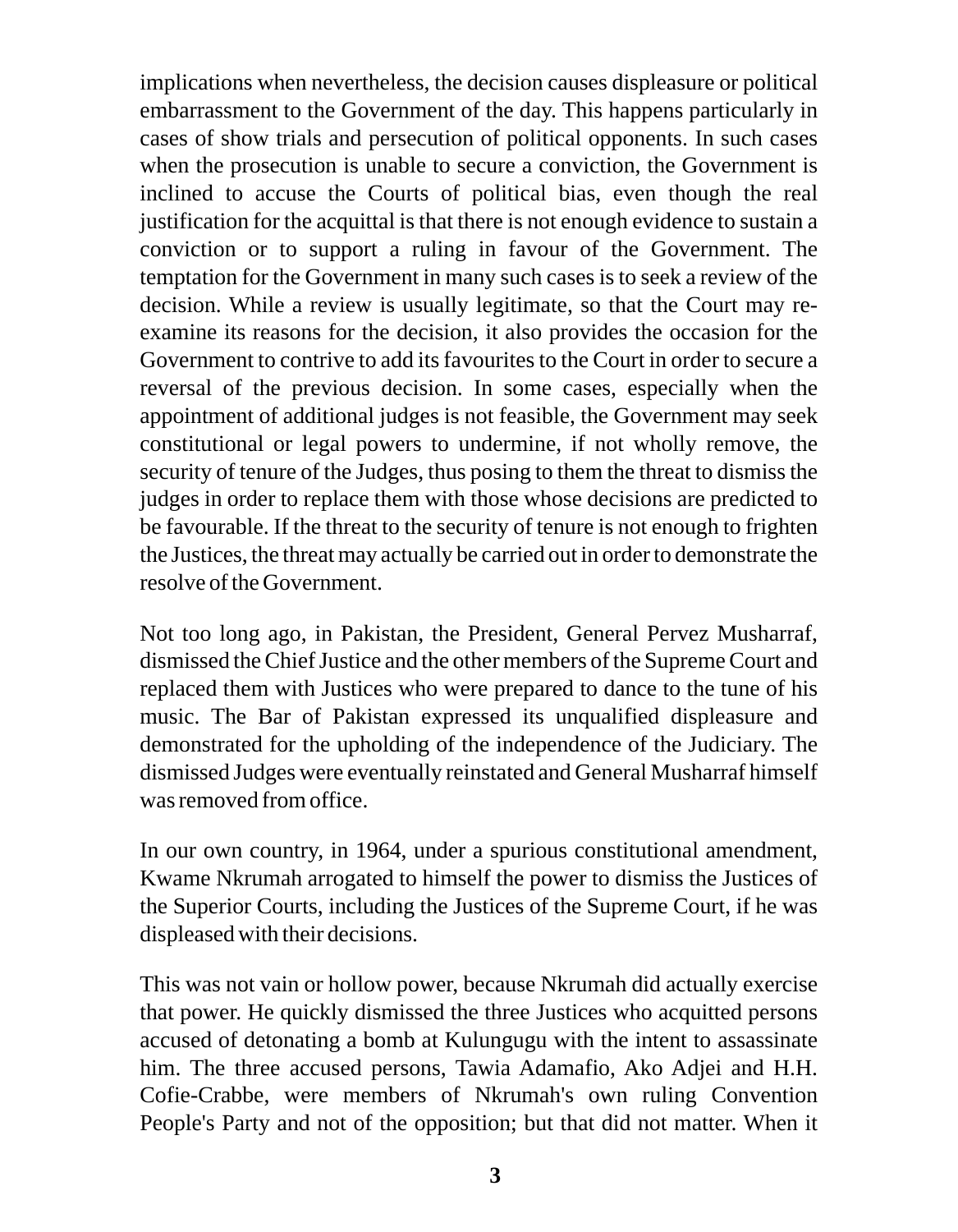happened in Nkrumah's Ghana, the Ghana Bar Association (I was not a member at that time), unlike the Bar in Pakistan, maintained a deafening silence. I recollect that only the National Union of Ghana Students sent a resolution to Nkrumah in protest. You can imagine the result. The leaders of the National Union of Ghana Students were quickly arrested. That was in 1964, but revisionist politicians are now saying that the N.U.G.S. was not formed until 1966! God help Ghana!!

The same result may be achieved by legislation or constitutional amendment to remove such sensitive legal matters from the jurisdiction of the courts. Kwame Nkrurnah, to a large extent, achieved this through the passage of the notorious Preventive Detention Act. Because Nkrumah's arbitrary decisions to imprison his political opponents under the Act were not justiciable, it was not necessary to remove particular Judges. The matter was simply not cognizable by the courts. Therefore, the writ of habeas corpus would not lie, since imprisonment under such pernicious legislation was "lawful" custody under that repressive regime.

In any case, it appears that the demand for a ceiling on the number of Supreme Court Justices is founded upon the concern for the independence and impartiality of the judiciary. If the Supreme Court is diluted with the appointment of persons with perceivable agenda, the result would be that the independence of the judiciary will be compromised. In that case, the Judiciary cannot be trusted to be an independent Branch of Government which can protect and defend the rights of the citizenry. That would be bad for our democracy. It would also erode public confidence in the administration of justice, especially when those rights are invaded or threatened by the President or the Executive Branch. That is why every endeavour and every device must be employed to insulate the judiciary against improper executive pressure of any form.

Unfortunately, however, the packing of the courts with spineless Justices is not the only means by which the courts can be manipulated. We all remember the decision of the then Supreme Court in the Re: Akoto case. That Court decided that, notwithstanding his constitutional declaration to uphold the liberty of the subjects and to guarantee a right of access to the courts for all citizens, President Nkrumah was not in violation of his constitutional obligations when he arbitrarily ordered the indefinite imprisonment of innocent citizens without trial and without a right of appeal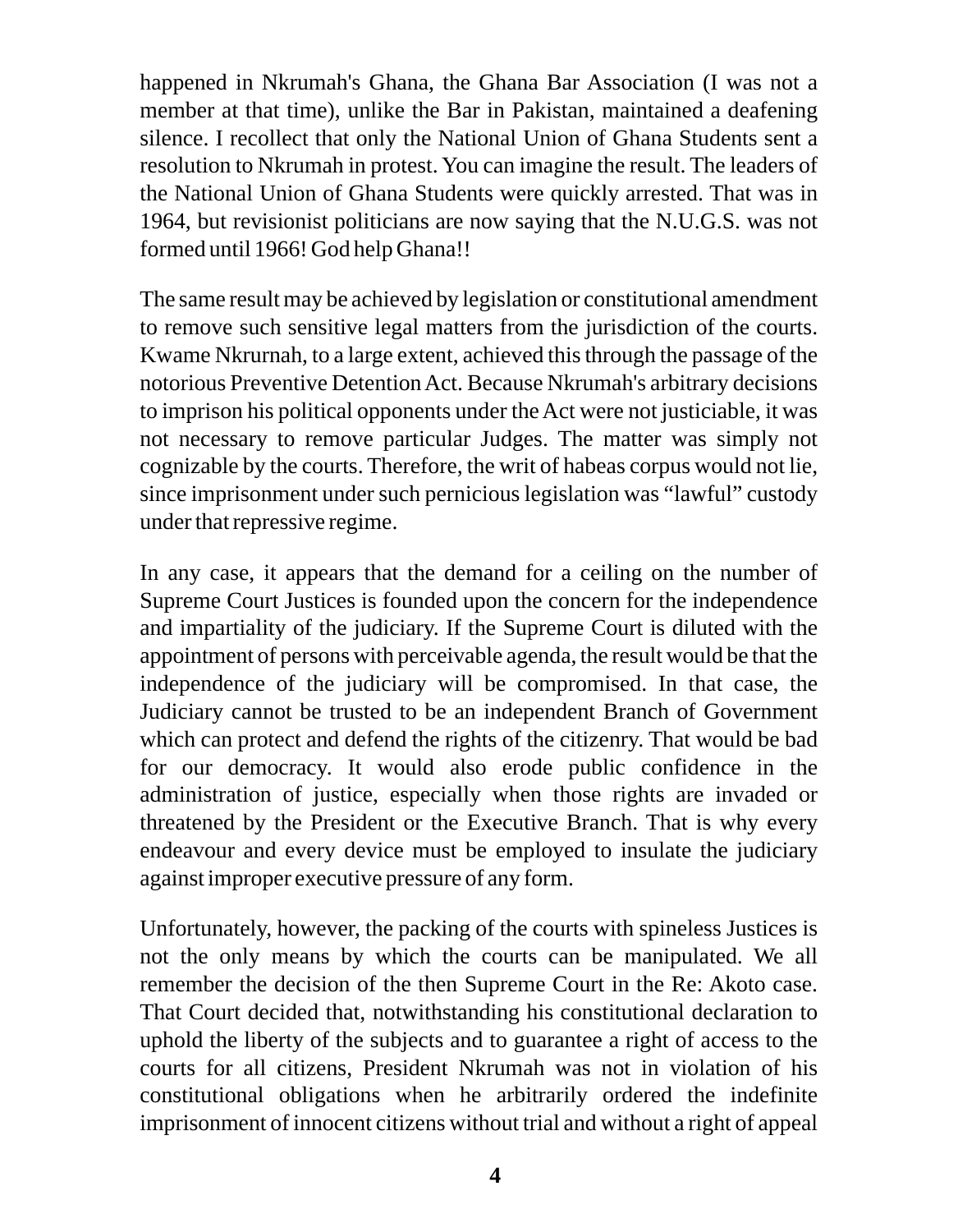to the courts. When that happened, President Nkrumah did not "pack" the Supreme Court with special appointees. They were regular appointees who sat on that case. Nkrumah was able to achieve that result because he had effectively intimidated the courts to the extent that they had to succumb to the whims of the man who described himself as "Osagyefo the President". If they defied President Nkrumah, to assert the independence and impartiality of the Judiciary, the Justices of that Supreme Court appreciated fully the predictable consequences to themselves. They could be removed from the Bench, as later happened, and could be imprisoned without trial under the very Preventive Detention Act whose constitutionality was being called into question. The Re: Akoto Judges, therefore, adopted a line of least resistance. Maybe it was indeed a prudent course of self-preservation. It is true that Chief Justice Korsah eventually faced his day of reckoning and was removed from office; but he was spared imprisonment without trial. This and other cases show that "packing" the court is not the only means of intimidating or manipulating the Judiciary. If another Nkrumah should arise today, he can be expected to attempt to subvert judicial independence without necessarily appointing pliant Judges. A determined dictator like Kwarne Nkrumah can impose his will and undermine the independence of the judges. Therefore, we should perhaps pay enough attention also to the cultivation of democratic awareness of the population to resist any incipient encroachment upon our rights. With a Preventive Detention Act of the Nkrumah era, a President can bend the will of the Justices to ensure that the Court legitimizes even arbitrary and unconstitutional usurpation and arrogation of power.

#### **The United States Example**

Advocates for setting a limit on the numerical strength of our Supreme Court may be drawing on the example of the United States of America. There, the number of Supreme Court Judges may not now exceed nine. As a member of the United States Supreme Court Bar, perhaps I understand some of the workings of that Court. What is not well known is that the Supreme Court of the United States has not always consisted of nine Justices. In the 19th century, the size of the Supreme Court, which is set by the United States Congress, varied from 6 to 10. Eventually the number was settled at nine in 1869.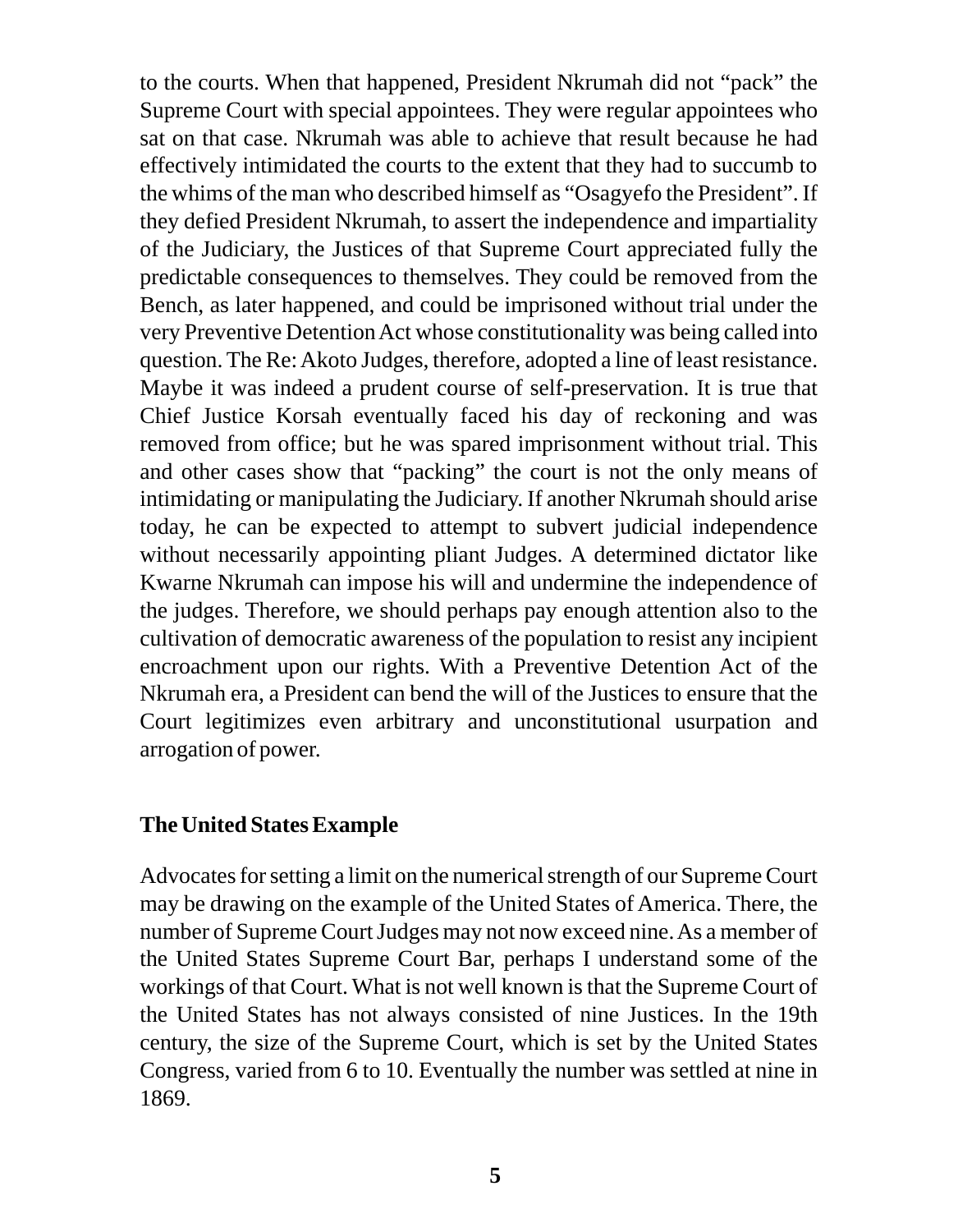This brought in its train a number of problems for the U.S. Supreme Court. One relevant feature of the United States Supreme Court is that all the nine Justices sit on every case adjudicated by that Court. Considering the volume of appeals to that court, this feature delays the work of the Court, as too few Justices are available to be assigned to write opinions delivered by the Court. That was why the number of Justices was subsequently raised from seven to the present nine. This higher number makes available more judges to be assigned the responsibility of writing the Court's opinions. This, however, did not solve the problem of the exploding case dockets. Therefore, at the behest of the U.S. Supreme Court itself under the leadership of Chief Justice William Howard Taft, the Judge's Act of l3th February, 1925, was enacted to statutorily establish the principle of the discretion of the Supreme Court in selecting cases that it will hear on appeal.

The 1925 legislation gave statutory support for the Supreme Court of the United States which then formalized and developed a system under which it can and does decline to hear certain appeals. If at least four of the nine Justices are not disposed to hear arguments on the case, it will not be heard. It is then said that certiorari is denied. The expression "certiorari denied" is not a dismissal of the appeal on the merits. It does not constitute affirmation of the decision of the intermediate appellate court, although that appeal court's decision prevails as between the parties to it. It also does not constitute a Supreme Court precedent. This reduces the clutter on the calendar of the United States Supreme Court which hears only appeals that it decides to hear, based primarily on the significance of the legal issues arising from the case. It has been estimated that out of about 5,000 cases filed annually for review by the Supreme Court of the United States, less than 5% are actually selected by the Court for hearing. Ghana, the United Kingdom and many other countries do not have that system. Every appeal properly lodged in the Supreme Court of Ghana must be decided on the merits, even if by way of its dismissal as frivolous or unmeritorious.

Even in the United States, there is no pretence that politics does not play a part in the appointment of Supreme Court Justices. It is expected, and it is the norm, that the President nominates Judges who share his political views. In other words, a Republican President can be expected to nominate a Republican for a vacancy on the United States Supreme Court. This does not mean that the President of the United States would nominate an incompetent party member for the high judicial office. He is fully aware that the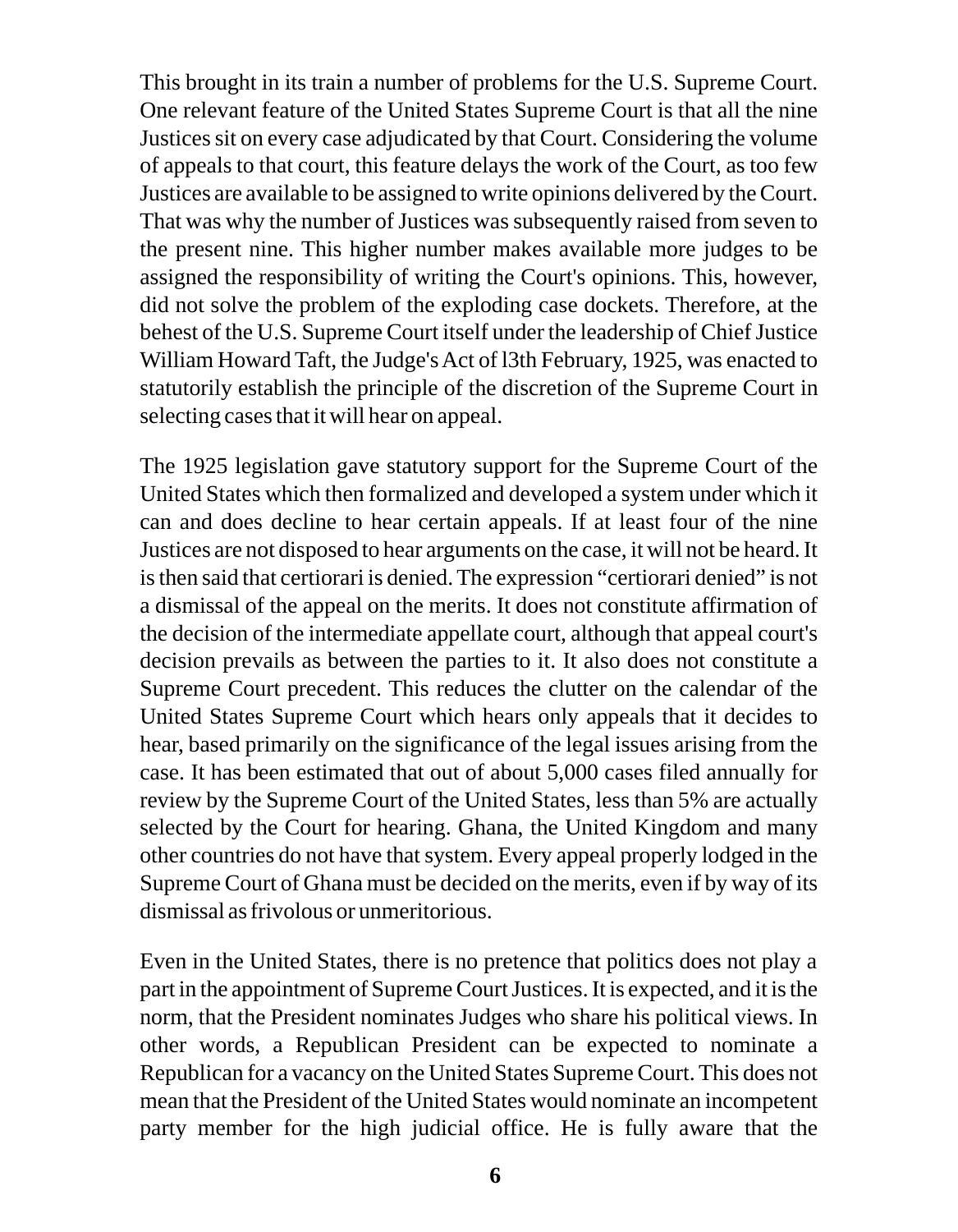nomination requires the confirmation of the Senate. And the Senators take their power and responsibility of confirmation of nominees very seriously. A nominee who does not possess the minimum of professional competence and the requisite level of moral rectitude will be rejected by the Senate. What is regarded in this respect as a mere formality in Ghana is a rigorous process in the United States. Several nominees have been rejected in modern times.

#### **The Need forMore Judges in Ghana**

Every appeal to the Supreme Court of Ghana must be decided by the Court even if that means that the appeal will be dismissed with all the uncomplimentary comments of the Court. For this reason, it is desirable that there should be a sufficient number of Supreme Court Judges to facilitate the expeditious dispatch of the work of the Court. That is one of the reasons for the hearing of cases in our Supreme Court by ordinary panels of five Justices. With a total of only 12 Justices, it is sometimes difficult to conveniently empanel five Justices. An increase in the number of Supreme Court Judges may not, therefore, be inherently wrong. Some Justices may be excused because they were counsel in the case many years earlier, or because as judges they had taken decisions in the matter in the courts below. If their number is larger, the empanelling of a court would be easier. Indeed, when the requisite expertise can be found on the Supreme Court, the panels may reflect the subject area specialisation to ensure the authoritativeness of the decisions of the Court. In the days of Ollennu, J., as he then was, when there were only a handful of Supreme Court Justices, he was frequently invited to sit as an additional Judge in the Supreme Court to decide land cases in which his expertise was undoubted. This practice has now been discontinued, perhaps because of the present appointment process for Supreme Court Justices.

This brings me to a little historical excursus. The Supreme Court of Ghana was initially constituted by only a small number of Justices. In 1960 there were only 5 Justices of the Supreme Court, inclusive of the Chief Justice. The number was increased to 8 in 1962, to 9 in 1965, to 11 in 1992 and reduced to 10 in 1994. As can be seen, the number was neither constant nor fixed. In both the 1969 and 1979 Constitutions, as in the present one, only a floor was set for the number of Supreme Court Justices. I think that this was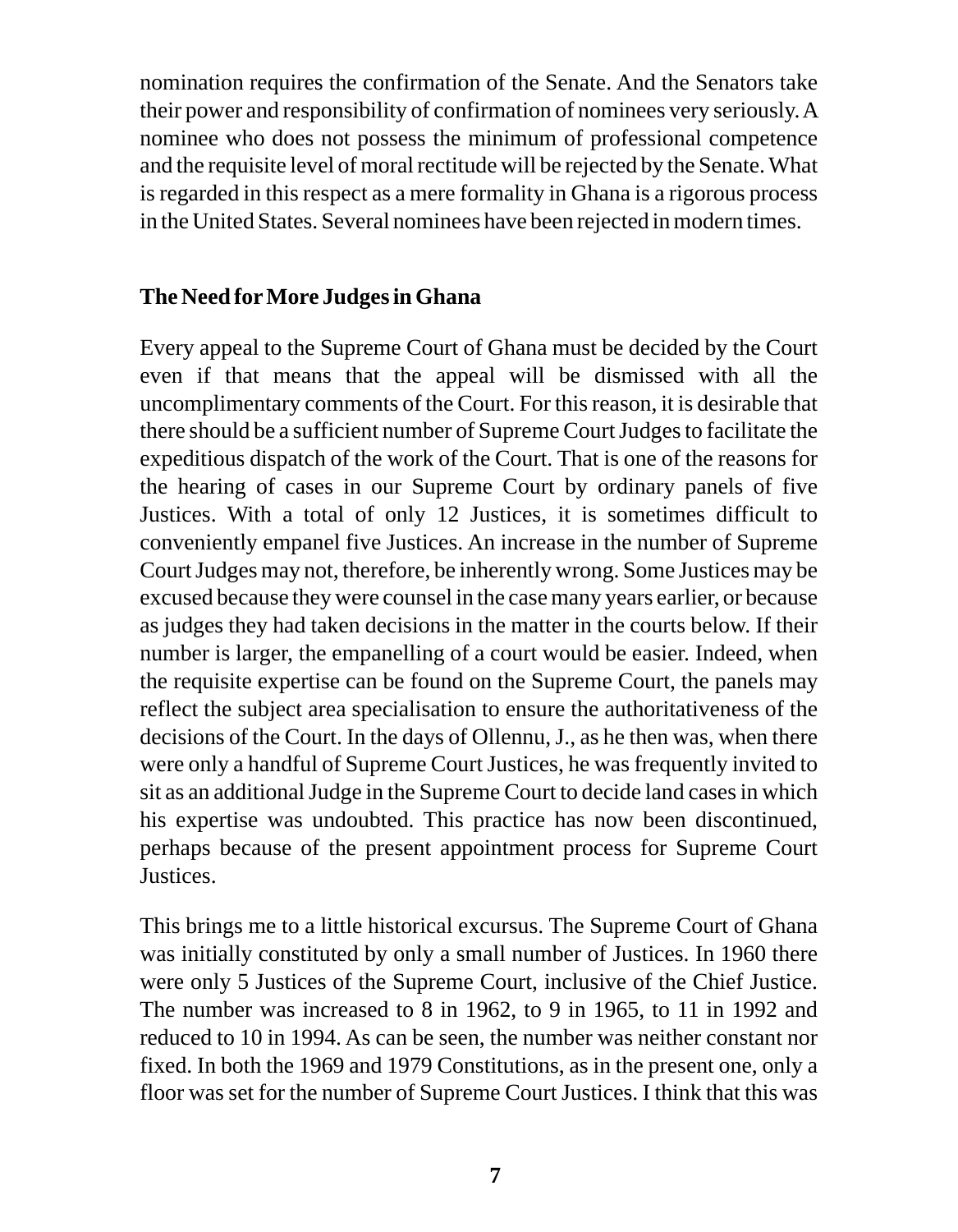intended to allow for flexibility. As the volume of work increases, the Chief Justice may consider that the number of Justices should be increased to enable the Court cope with the mounting volume of work. There is nothing sinister about such an arrangement. It can be expected that both the Chief Justice and the Judicial Council will responsibly exercise their functions in determining when the volume of work of the Supreme Court necessitates the appointment of additional Justices. An arbitrary constitutional limit on the number may constitute a fetter on the proper exercise of the judgment of the Chief Justice, in particular, in recommending the enlargement of the membership of the Supreme Court. The historical reference above suggests that the number of Supreme Court Justices has been increased as the exigencies of the volume of work have mandated them. Ghana's present population stands at about 22 million, and it continues to rise. Furthermore, Ghanaians are becoming increasingly litigation conscious, if not downright litigious. It can be legitimately expected, therefore, that appeals and cases filed in the Supreme Court registry will phenomenally increase in the next few years. It is impossible at this time to gaze into a crystal ball and correctly determine the number of Supreme Court Justices that would be adequate to cope with the anticipated volume of work.

#### **The Justice Afreh Case**

In discussing the question of the absence of a limit on the number of Supreme Court Justices, reference is occasionally made to the appointment of the late Mr. Justice Dixon Kwame Afreh. The appointment of Justice Afreh to the Supreme Court may have struck some raw nerves. However, much of the criticism is based on both misconceptions and distortion of facts. The scenario is often presented as if it was a personal decision of President J. A. Kufuor to appoint Mr. Justice Afreh to the Supreme Court to serve the specific purpose of obtaining a majority to reverse the decision of the earlier panel of the Supreme Court which had held that the creation of the Fast Track Division of the High Court was unconstitutional.

At the time of the appointment of Mr. Justice Afreh to the Supreme Court, the Court required an extra member to secure an odd-member panel to review its earlier decision. The Chief Justice, Mr. Justice E. K. Wiredu, had taken the unusual step of empanelling virtually the whole membership of the Supreme Court to decide if the Fast Track High Court had been constitutionally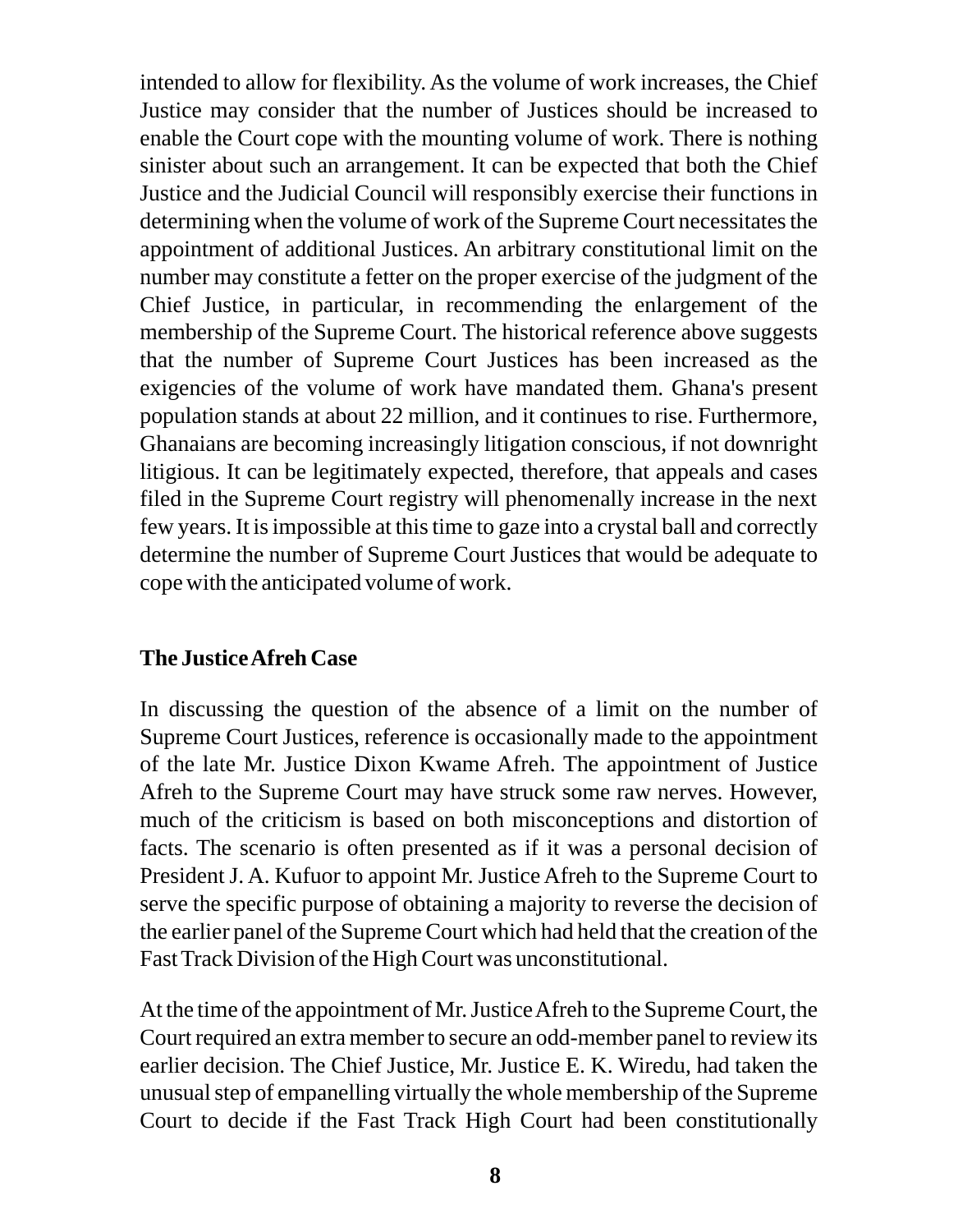created. He took this step because of the gravity of the issues that were implicated in the challenge of the constitutionality of the Fast Track High Court. At that time, there were ten members of the Supreme Court, including the Chief Justice himself. As Mr. Justice Lamptey had travelled out of the country, eight Justices sat with the Chief Justice. That gave a panel of 9. That panel decided by 5 to 4 that the Fast Track High Court was an illegal court. If the original panel had been of 5 Justices, normally two more would have been needed for a review, which the Government had sought. As the original panel was made of 9, the addition of Mr. Justice Lamptey would have brought it to 10, with the possibility of a tie by the review panel. As at this time, Mr. Justice Afreh's elevation was already being considered and the conclusion of the process, if favourable, would make available Justices Lamptey and Afreh to constitute a review panel of 11. Even that fell below the full complement of the Supreme Court which then stood at 12, as there had been retirements. It is this feature of the case that has often been unappreciated, embellished and even deliberately distorted.

Even in these circumstances, the appointment of Mr. Justice D. K. Afreh to the Supreme Court followed exactly the procedures stipulated in the Constitution. It was the Judicial Council, in the performance of its constitutional role, which advised President Kufuor to appoint Mr. Justice Afreh, then a Justice of Appeal, to the Supreme Court.

President Kufuor, in conformity with Article 144 of the Constitution and after consultation with the Council of State, nominated Mr. Justice Afreh for consideration by Parliament.

A duly constituted Parliament approved of the nomination before President Kufuor could make the formal appointment of Mr. Justice Afreh to the Supreme Court. President Kufuor could not know in advance how Mr. Justice Afreh would decide when he sat on the review panel of the Supreme Court. Neither could the Judicial Council, the Council of State nor the Parliament of Ghana anticipate the decision of Justice Afreh in the matter.

I may perhaps be permitted to add a few words on this matter. Mr. Justice Dixon Kwame Afreh was my former teacher at the Law Faculty at Legon. He also became my friend when I joined him as a Lecturer in my Alma Mater. He had a brilliant legal mind and was a worthy addition to the Supreme Court. He was a fine gentleman, a man of principle who would not sacrifice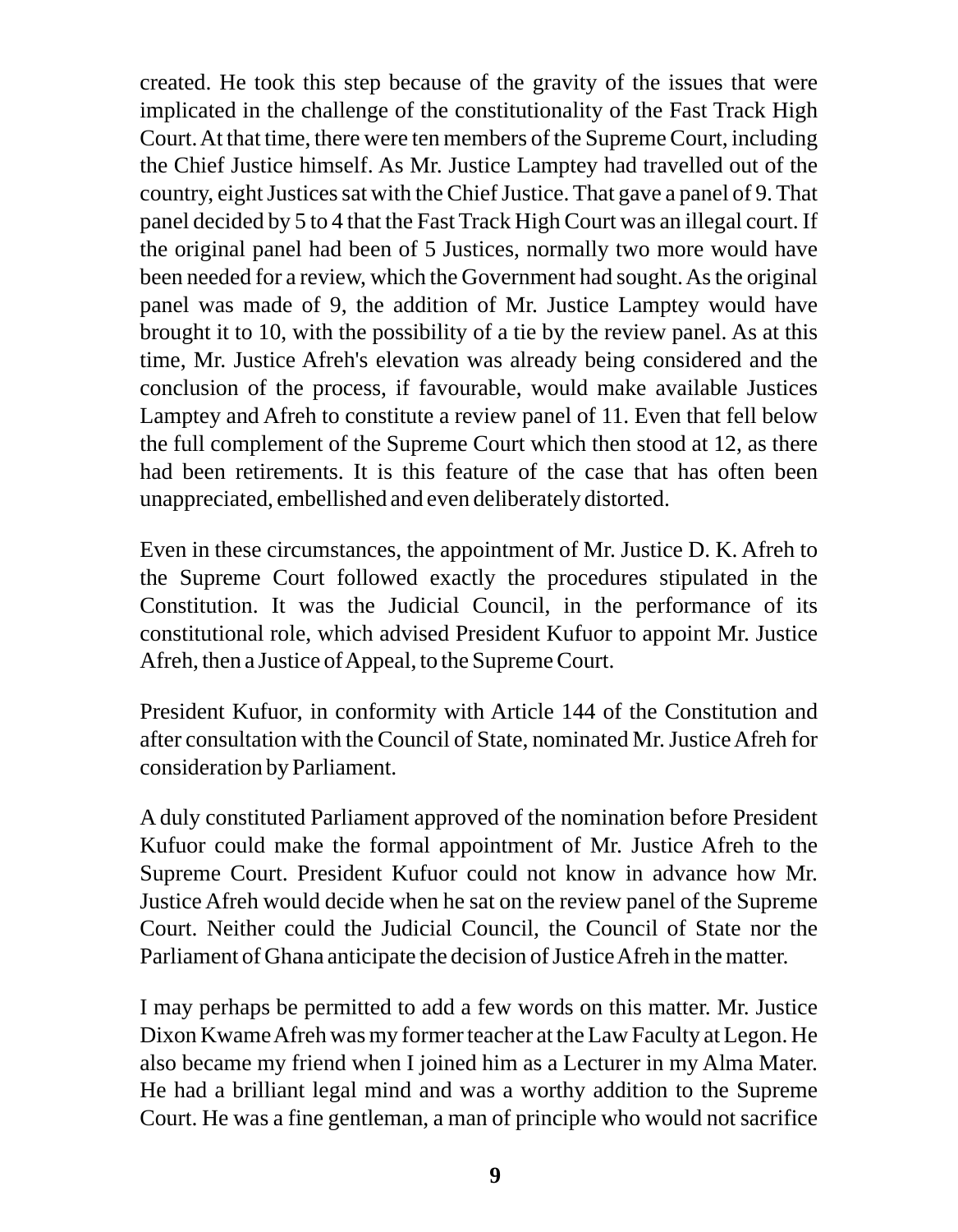them on the altar of political expediency to serve a nebulous political agenda. He was, before his elevation to the Bench, an excellent and superb public servant who served with distinction. I would not allow his otherwise unalloyed reputation to be soiled by innuendos and fabrications for which there is no evidence. After a distinguished public service, Mr. Justice Afreh was appointed under the National Democratic Congress government to be the Deputy Electoral Commissioner. Thereafter he was appointed by President Jeremiah J. Rawlings to become a Justice of the Court of Appeal. It was from that position that he was further elevated to the Supreme Court Bench. If he was considered by President Rawlings and his N.D.C. Government to be a fit and proper person to be a Deputy Electoral Commissioner, and fit enough to be appointed to the Court of Appeal, I can find no basis whatsoever for now assuming that, because he was further promoted by President Kufuor as Head of the New Patriotic Party Government, Mr. Justice Afreh was a spineless pawn to serve a political agenda. That appointment did not even, in the remotest sense, approximate to an attempt to "pack" the Supreme Court. If any people think so, it is respectfully submitted that this is a misconception, when shorn of its untenable political ramifications and propagandist undertones.

I invite you, particularly those of you who are lawyers, to read the brilliant judgment of Justice Afreh in holding that the Fast Track High Court is constitutional. After reading this, please read also the opinions of the original five Justices who held that the Fast Track High Court was unconstitutional. Mr. Justice Afreh's judgment was carefully researched, well articulated and persuasively presented. You will be proud of Justice Afreh.

#### **The Present Appointment Processes**

I do not believe that our Supreme Court has been packed by any President since the promulgation of the 1992 Constitution. If it is determined that a particular President has packed the Supreme Court with his cronies, meaning without regard to qualification and experience, that determination is a serious slur on our institutions. Under Article 144 of the Constitution, the President cannot, on his own initiative, appoint a Supreme Court Judge. I repeat that the President of Ghana has no constitutional authority to nominate, let alone appoint to the Supreme Court, any person of his choice.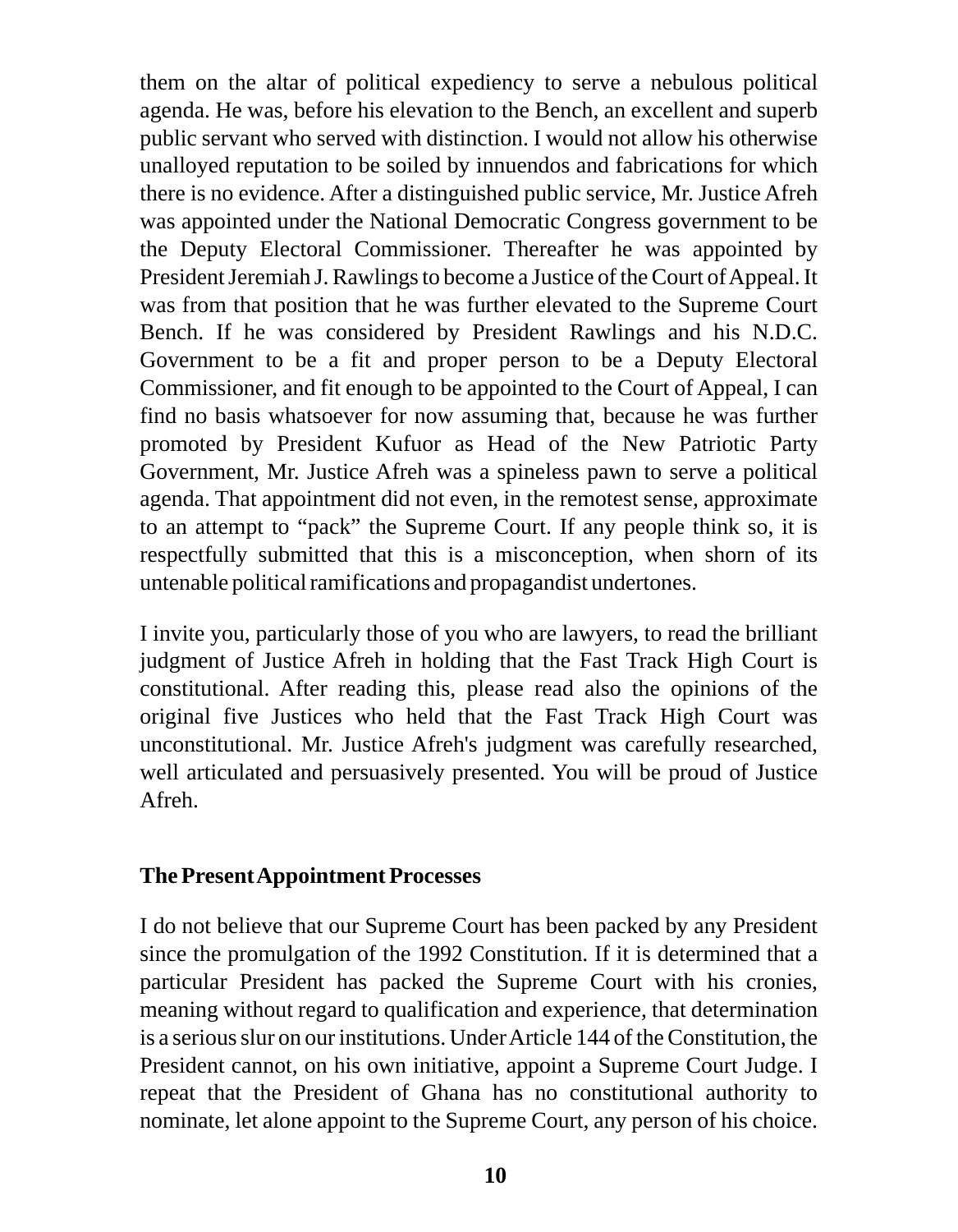The constitutional provision is explicitly clear on this point. According to Article 144 (2) of the Constitution, the President can only nominate a person for appointment as a Justice of the Supreme Court, if, but only if, that person has been recommended by the Judicial Council. The Article says that the President, "acting on the advice of the Judicial Council," may nominate a person for appointment as a Justice of the Supreme Court. The President cannot act on his own. He cannot also act contrary to the advice of the Judicial Council. The role of the Judicial Council in this context is not merely consultative. It is a sine qua non for the valid appointment of a Justice of the Supreme Court that, that person must be recommended by the Judicial Council. The Judicial Council is an independent body consisting of some of the most senior Justices of the Supreme Court and other superior courts, lower court judges, and representatives of the Ghana Bar Association, among others. If a body so constituted cannot properly and responsibly exercise its constitutional function to control the number of appointments to the Supreme Court and decide on the suitability of prospective appointees, that must be a sad day for Ghana. It would be a serious indictment of the Judicial Council.

When the Judicial Council has recommended a person to the President for appointment as a Justice of the Supreme Court, the President cannot straightaway make a formal nomination of that person. The Constitution requires that the President must consult the Council of State. The role of the Council of State is consultative. The President need not take the advice of the Council of State in this regard, because that Council is only to be consulted. However, the consultation gives additional opinion on the candidate, even as it provides the time for reflection on the choice.

After consultation with the Council of State, the President must submit the name of the nominee to Parliament for approval. Article 44 (2) of the Constitution makes it clear that the appointment of a Justice of the Supreme Court can only be made by the President "with the approval of Parliament." Parliament has its own Appointments Committee which holds a public hearing on the suitability of the nominee for the high judicial office. If the nominee is unsuitable, Parliament can withhold its approval, and the appointment is thereby scuttled. In addition to that, Parliament has a duty to consider whether the new appointment of a Supreme Court Judge would result in the packing of the Court by the President with his favourites. In other words, Parliament has a constitutional obligation to ensure that the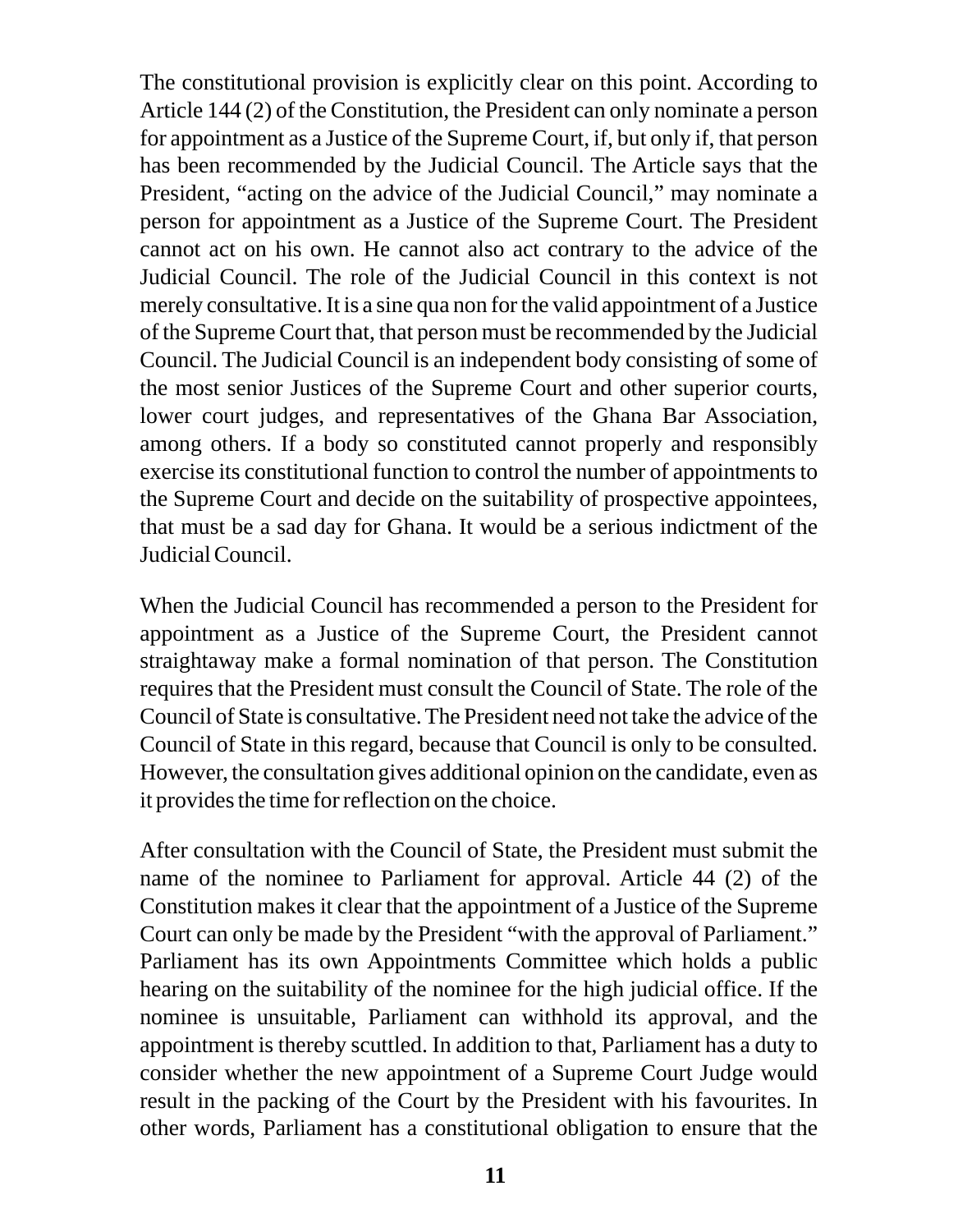President makes wise recommendations for the Supreme Court Bench, and that the new appointment is desirable to achieve the full complement of the Court.

To put it another way, whenever there is an appointment to the Supreme Court, the Judicial Council, Parliament and the President bear full responsibility for the appointment. The Council of State, because of its consultative status, has a complementary role. The President cannot, under our present Constitution, pack the Supreme Court with his favourites; nor can he arbitrarily make an appointment to the Supreme Court when there is no vacancy in the Court.

The position may be re-stated. The appointment of Supreme Court Justices requires an elaborate process under our current Constitution. The institutions deliberately created by the Constitution are to make it difficult to exercise arbitrary power in the appointment of Supreme Court Justices, with a view to insulate them from improper political pressures. If indeed it is nevertheless the case that a President has exercised an arbitrary power in appointing a Justice of the Supreme Court, I would lay the blame on the other institutions which would have failed to effectively control the process. The Judicial Council should rein in the President if he attempts to appoint his unsuitable favourites or party faithful, or if he proposes to increase the number of Supreme Court Justices for a political or other purpose not justified in the circumstances. This, the Judicial Council can and must do by declining to advise the President to make the proposed appointment. Even after the Judicial Council has tendered its advice to the President with respect to a particular candidate, the Council of State should prove its mettle to dis-recommend an unsuitable nominee when consulted by the President.

The final stage of the process is parliamentary approval. Parliament should assert itself as the third arm of government, and be bold to reject a nominee for the Supreme Court if unsuitable or is one too many. The record since 1993 is that Parliament has not been very critical in exercising its approval power. The parliamentary vetting sessions for all Presidential nominees have been rather perfunctory, and practically all nominees of all Presidents have received the approval of Parliament. Where there have been rejections, most of the grounds have been related to technical matters like the citizenship status of nominees, issues which could have been resolved administratively in the office of the President before seeking Parliamentary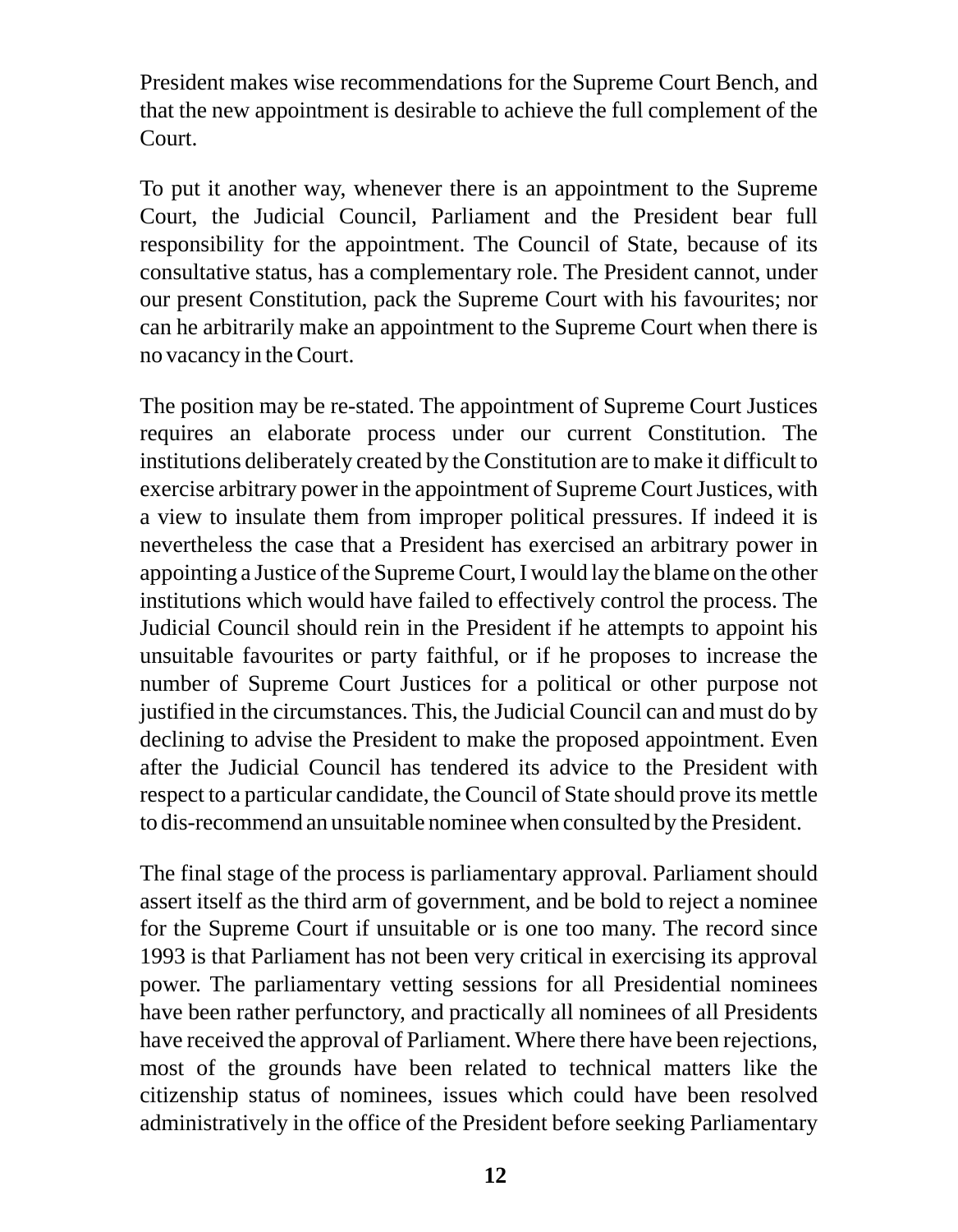approval.

On its part, Parliament has routinely approved Presidential nominees for various positions. Several factors explain this. Parliament usually reflects the strength of the political parties, and the President usually commands a majority in Parliament. Another reason is that Parliament does not have the research staff to assist members of Parliament to adequately investigate the candidates nominated for positions. In other countries, the vetting of Presidential nominees by the Legislature is a grueling process and searching questions are expected. Our experience so far has been to the contrary. At the Appointments Committee of Parliament, the process of vetting is badly skewed to become a battle between the major political parties. Only superficial questions are asked to elicit information to determine the suitability of the nominee. The rest of the session usually consists of sparring between the parties in Parliament with the objective of scoring political points. Naturally, the government usually has its way.

I think that, instead of hastily amending the Constitution to set an arbitrary limit on the number of Supreme Court Justices, we must concentrate on improving and empowering the various state institutions involved in the process to exercise their functions with responsibility and a proper appreciation of the gravity of their roles. The Appointments Committee of Parliament should be strengthened and empowered to perform its role and discharge its functions effectively. This means, inter alia, that it should be provided with competent and adequate research staff and proper logistical support to conduct proper investigations on the nominees for any office which under the Constitution requires Parliamentary approval. Above all, members of the Appointments Committee must be committed to their responsibilities and be prepared to discharge them with due diligence and dedication in the supreme interest of the nation.

I have mentioned that nominees for the United States Supreme Court have been rejected in modern times. In the case of Mr. Justice Clarence Thomas, an African-American nominee for the United States Supreme Court, it was a grueling fight. It was a cliff-hanger and the nomination was approved by only a single vote in the senate. Judge Robert Bork was not even that lucky. He was already a Federal Judge of the Circuit Court, which is the United States' equivalent of the Court of Appeal. He was a brilliant lawyer and performed admirably at his confirmation hearing. However, the Senate, after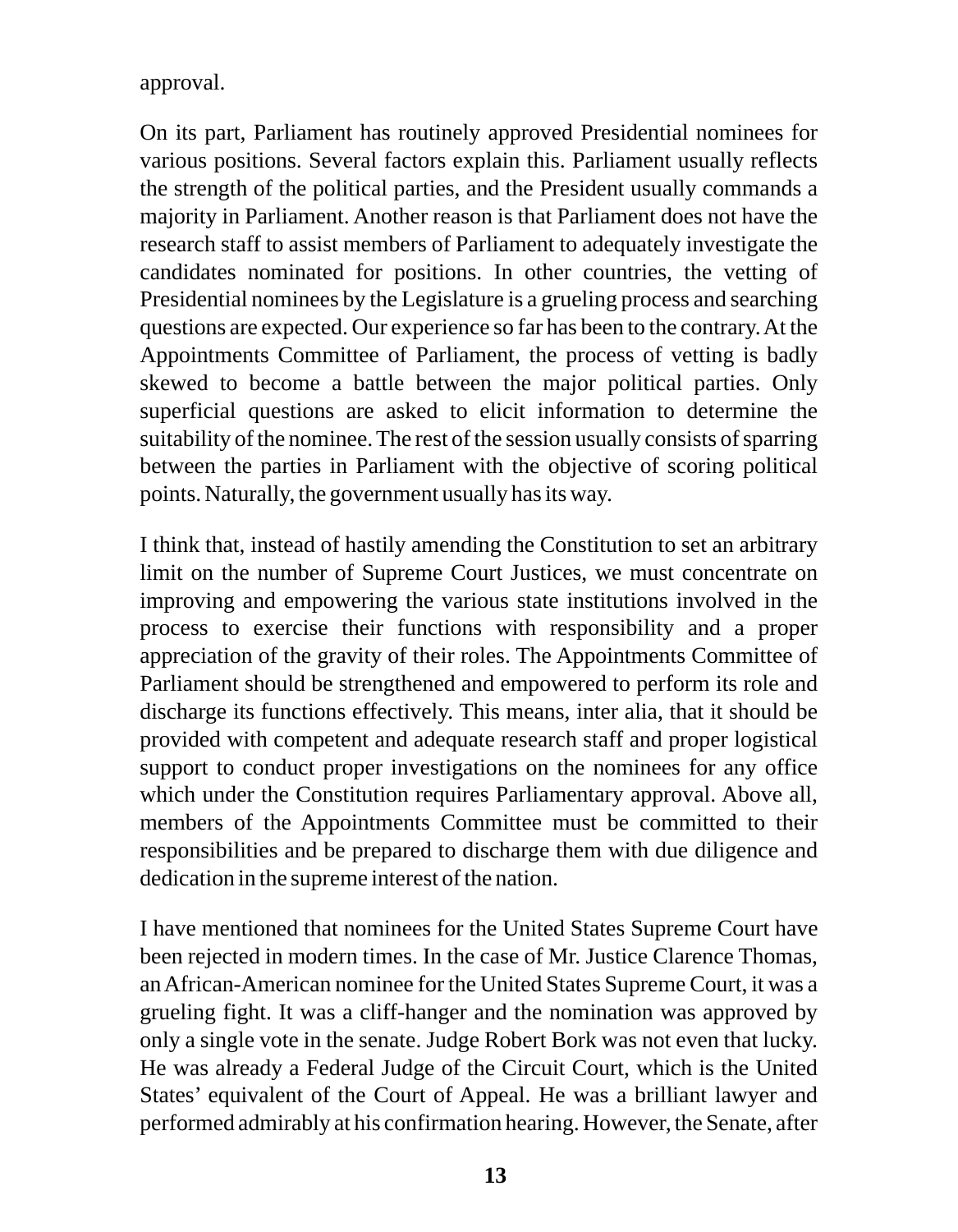a lengthy hearing, declined to approve his nomination. This was because the Senate had thoroughly investigated the Judge and had subjected him to close scrutiny to decide on his suitability for appointment to the Supreme Court of the United States.

In Ghana, the Appointments Committee, and Parliament as a whole, have not exercised such a level of vigilance, and consequently they have routinely approved nominees for our Supreme Court. If this had been done, the same politicians will not today be expressing fears about the prospects of packing the Supreme Court with the favourites of a sitting President. If at any time there is good reason to believe that an additional nomination to the Supreme Court was motivated by the desire to manipulate the Supreme Court, the attempt can be derailed by Parliament rejecting the nominee as one too many. It is for this reason that Parliament as an institution, as well as its honourable Members, must assert and fiercely guard their independence as the third arm of Government. So far, such independence has not been manifested enough, and Parliament is increasingly being perceived as an appendage to the Executive branch of Government.

#### **Conclusion**

I do not feel that the fears about "packing" the Supreme Court with the President's favourites are justified. History has shown that Judges, especially Supreme Court Justices, have exhibited considerable independence in decision-making and have in many cases disappointed the Presidents who appointed them. A well known case is that of Judge Sirica, who had been appointed by President Nixon to the Federal Bench in the United States. Because Judge Sirica was a Republican, the President had hoped that the Judge would demonstrate bias in his favour. It was a shock to him when Judge Sirica ordered that the Watergate tapes be released. With the release of the tapes, President Nixon knew that the game was lost, and he tendered his resignation from the high office of President of the United States. President Nixon was later reported to have stated in utter disgust that the appointment of Judge Sirica was one of the greatest mistakes of his life. Most Judges anywhere show judicial independence, based on their judicial oath and fidelity to the established principles and doctrines of the law. A Supreme Court Judge would also be concerned about how history would assess his tenure on the Bench, where every word falling from his mouth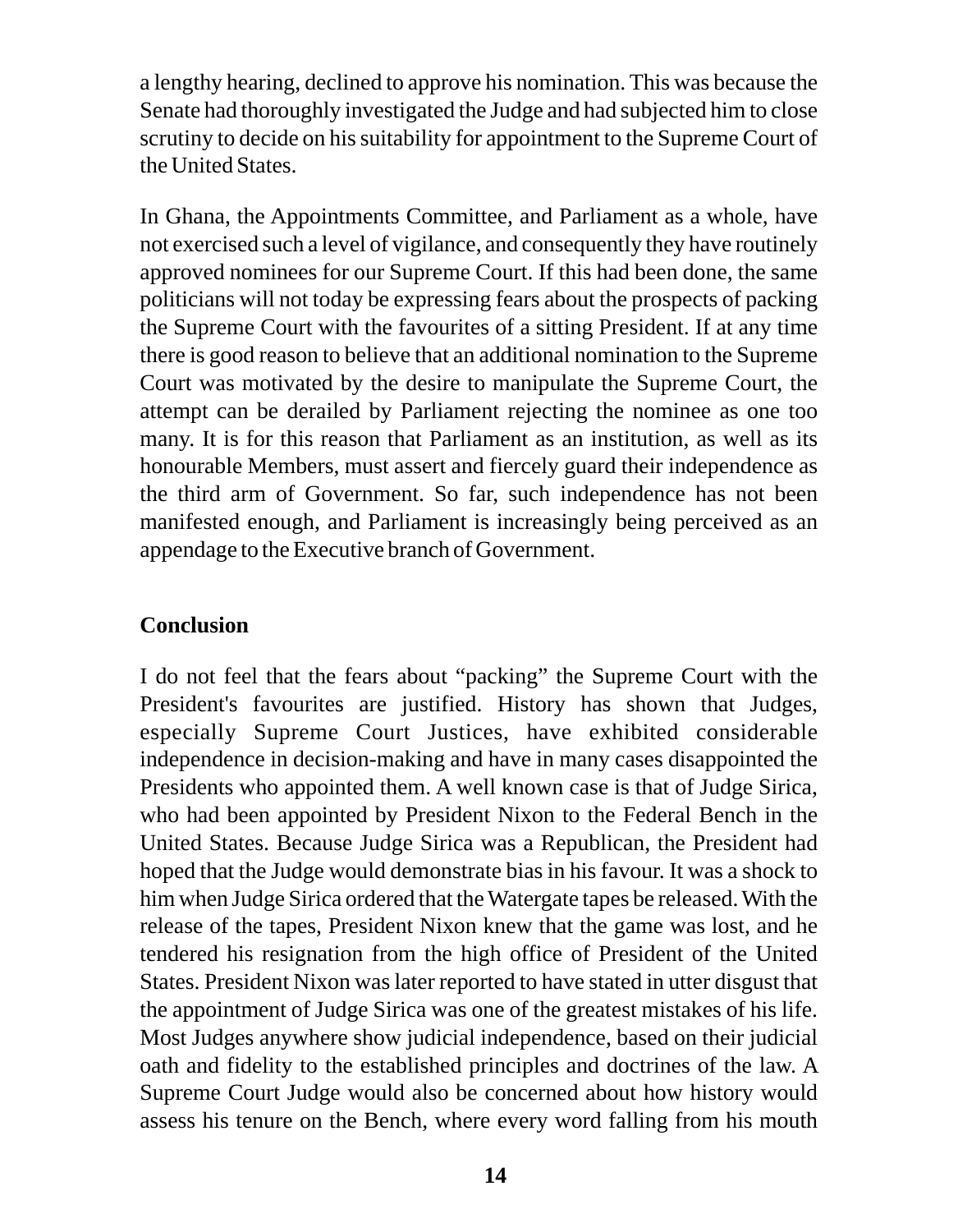would be in printed reports for posterity. The suggestion that Judges, because of who appointed them, would ignore the tenets, dictates and established principles of the law and play politics with legal issues is nurtured primarily by persons, whether lawyers or not, who think that the law has no meaning. These are persons who conceptualise the law as an idiosyncratic body of non-rules which can be molded into any form according to the individual predilections of the moment. Happily, as the Supreme Court usually sits in panels of five, it can be hoped that an errant Judge will be a dissenting voice over which the majority opinions will prevail.

It follows, in my view, that there is not the need to amend the Constitution by setting a maximum limit on the number of Supreme Court Judges. Without putting ourselves into a constitutional straitjacket, the institutions and bodies currently in place, if properly performing their assigned constitutional roles, are adequate to scrutinise the qualifications of nominees, and also to control the numbers on the Supreme Court Bench. Some measure of flexibility in this matter may be advisable.

I have already said that it would be difficult to gaze into a crystal ball or consult an oracle to ascertain what would be the appropriate maximum number of Supreme Court Justices for Ghana at any time. If we should amend the present Constitution, what should be the ceiling to be set on the number of Justices? An attempt to fix a maximum number would not be the result of any acceptable scientific research but an arbitrary estimate. In the United States, the size of the Supreme Court, as I have said, has varied from the original 6 members to a maximum of 10. It took the laborious process of Congressional actions to fix the current number at nine. That is not a magic number and it may be subject to subsequent variation. I do not think that it would be wise at this time to amend our Constitution by writing into it a maximum number for Justices of the Supreme Court, when that figure may not even be an educated guess with respect to the exigencies of the Judiciary now or in the unforeseeable future. We may well find that, like the United States, we may have to experiment with different maximum numbers in different stages of our legal history. If a maximum number of Supreme Court Justices is today fixed by constitutional amendment, the predictable irony may be that, when an increase in the number of Justices is sought in future, the effort may be misinterpreted as an attempt by the proponents to create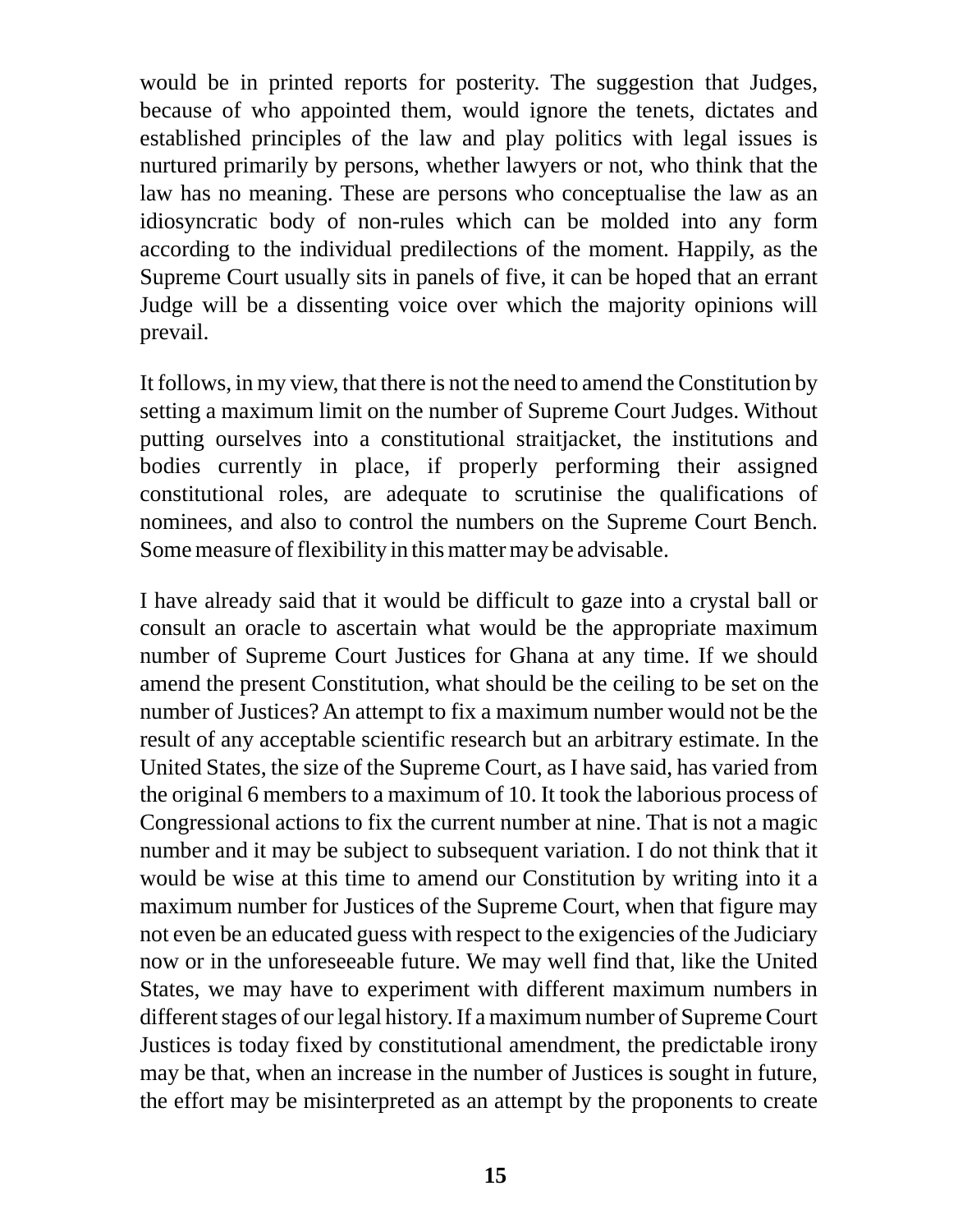vacancies for the purpose of "packing" the Supreme Court. We ought to be wary of this.

Too often in this country, when institutions fail in the discharge of their proper roles, we seek a solution in amending legislation rather than requiring the proper bodies and authorities to discharge their functions. We must stop that. Ultimately, the citizens must be the watchdogs of our liberty and must send the proper political message to a President who would attempt to manipulate the courts. That is the path to true democracy and protection and advancement of our liberties and rights, individually and collectively.